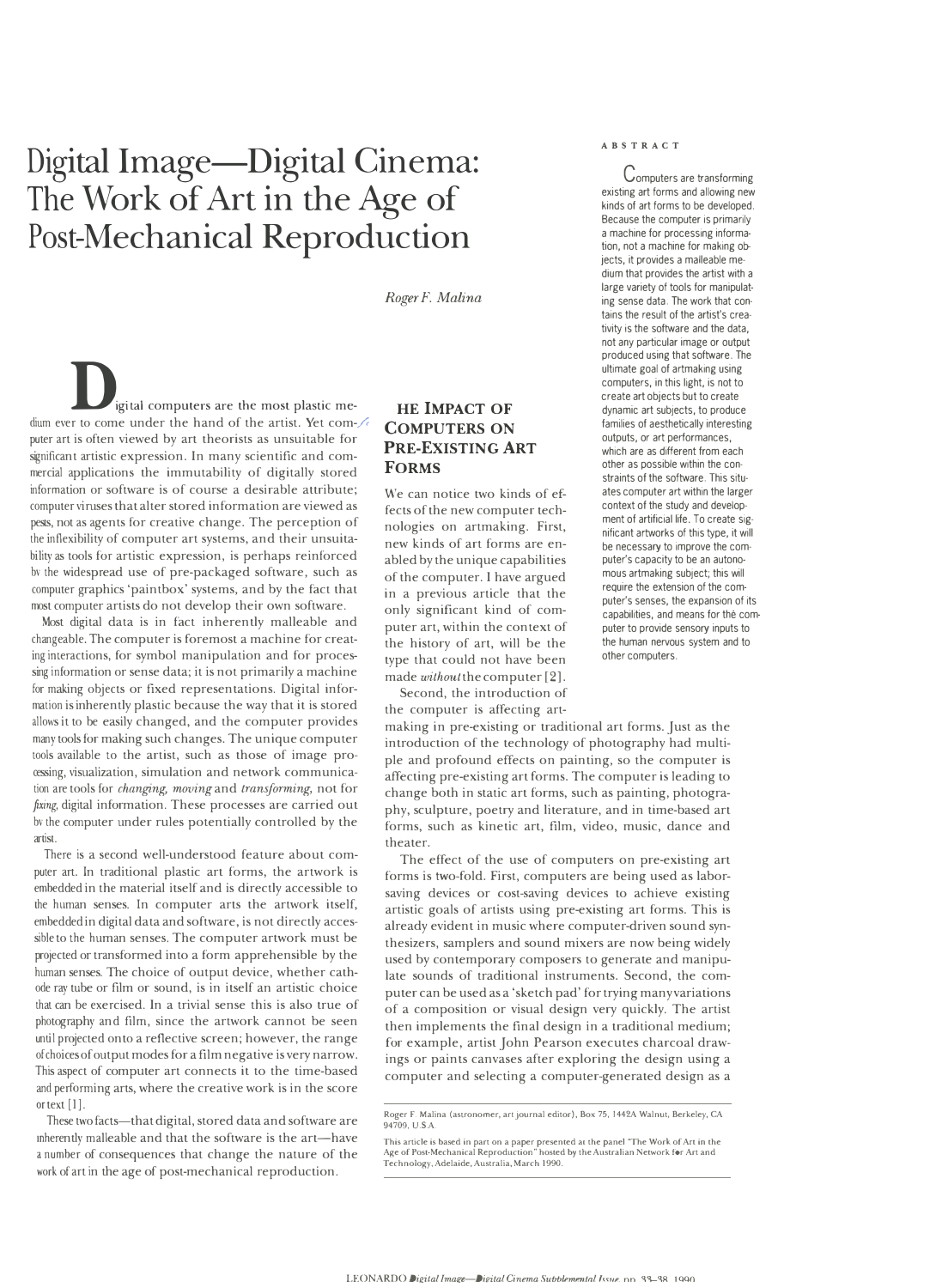starting point [3]. Computer graphics systems are now being widely used to generate simulated landscapes and scenes that are then displayed as photographs and judged as conventional photographic art.

Computers have been adopted with remarkable speed, within one generation of their widespread availability, by artists working in traditional art forms. Computer artists using computer graphics images are already creating work that either is indistinguishable from that made using painting techniques or is equally successful artistically and aesthetically. Similarly, computer animation films are now co'mpetitive with films made by traditional film animation techniques; the recent winning of an Academy of Motion Picture Arts and Sciences Award by a computer animation short is an example. Although these kinds of artworks are still often classified, exhibited and juried as computer artworks, it would be more appropriate to include them within more traditional art venues.

Widespread use of computers is also redefining and re-directing artmaking in pre-existing art media. For instance, computer techniques are introducing new visual vocabularies into painting. A trivial example is the fact that false color imaging, a common method of visual display for scientific data, has affected the visual vocabulary of some painters. Other examples are images created using fractal mathematics. In music, sampled sound has made available new kinds of sounds; for example, computers have been using sampled human voices to create songs that could not in fact be physically performed by live singers.

Film and television productions are beginning to exploit techniques such as the mixing of synthetic and real actors, the use of computer-generated scenery, and simultaneous display of multiple scenes on a split screen or in multiple windows. Digital television sets now available permit simultaneous viewing of two television stations on one television screen. We can anticipate new kinds of film scripts that exploit this capability by simultaneously presenting several linked film sequences. These kinds of technological developments represent the evolution of film technologies that has continued unabated since the introduction of cinema as an art form [ 4). In dance, choreographers and artists such as John Sanborn [5] are developing new choreographic vocabularies that exploit editing techniques available in digital image processing (e.g. multiplication of images, reversal and inversion, scale changes, color manipulation). These new dance forms, marriages of video and traditional dance, could never be performed live but represent true extensions of dance as an art form.

One of the problems facing the artist using computers in pre-existing or traditional art forms is that the computer was not developed with the specific needs of artists in mind. The computer keyboard, mouse, digitizing tablet are all inferior tools for drawing compared to a piece of charcoal. The musician who is able to use two hands, two feet, breath and body motions, sometimes simultaneously, to control traditional musical instruments can be severely constrained if the only interface to the computer is a keyboard. State-of-the-art computer graphics systems still are not as flexible as a paintbrush and paints for producing realistic landscapes, and music-computer interfaces offer less control than a sliding trombone or violin bow. Development of computerhuman interface technology is an area of key importance for computer artists.

One result of the lack of artists' involvement in directing the technological development of the computer is that the impact of the computer on existing art forms, although significant, has been short of revolutionary. Awardwinning computer animation films have done little to advance the art of animation beyond the achievements of the 1920s and 1930s. The creators of abstract film and abstract art explored in detail most of the artistic issues being studied, at great expense, by many computer artists using expensive computer graphics. Surrealistic and photo-realist painters have already achieved the artistic goals being addressed by software simulating realistic landscapes and scenes. It is inappropriate to use the computer to address artistic issues that are better addressed using other technologies, except as training exercises for students.

### **NEW ART FORMS ENABLED BY THE COMPUTER**

Several lines of analysis are needed to elaborate the new kinds of art forms that are enabled by the computer. The first involves understanding the specific capabilities of the computer and creating art forms that exploit these. This

approach, experimental and empirical, is being followed by many computer artists. As argued by John Berton [6) the concept 'tool first, application after' changes the way artists approach a tool. Berton argues that the motion picture camera shares with the computer a similar history of assimilation into artistic practice. Many computer artists not interested in learning to program the computer live within the constraints of software developed for other purposes, just as a painter is happy to leave the chemical formulation of paints to the paint manufacturer. These artists are assuming that the computer is a mature artistic technology. There are risks in this approach. Neither the steam engine nor the spreadsheet is a particularly useful tool for artrnaking. Many artists creating kinetic artworks and applying new technology to art during the 1960s and 1970s failed to transcend the capabilities of the technology. The proponents of the empirical approach argue that until the artist has access to the technology, its potential for artmaking cannot be fully understood. A larger context for this argument is that, since contemporary culture is being driven by contemporary science and technology, one of the roles of the artist is as 'colonizer' of the technology for artistic ends. Some technologies, and some capabilities of computers, will not however prove hospitable hosts to the artist. I do not believe, for example, that copying machines or facsimile machines will prove to have significant, long-lasting value as art media.

If the computer is to be used as a starting point for artistic practice, it is wise to understand the change of world· view or paradigm that will ensue. The computer is of course not aestheticalh neutral, since it enables certain kinds of artmaking in preference to others. Historians of science have documented in detail the impact of specific technologies on human affairs. The role of the technology of perspective in restructur· ing how humans viewed the world around them and their place in it has been extensively explored. As mam have argued, the systems of perspective buttressed, if not gave birth to, the Renaissance belief that the individual was the center of his or her universe [7].

A recent study by Coleman argues that the technology of lens instru· ments-compound lens microscopes and telescopes-led to important epistemological effects, i.e. it reinforced the concept of the centrality of the ob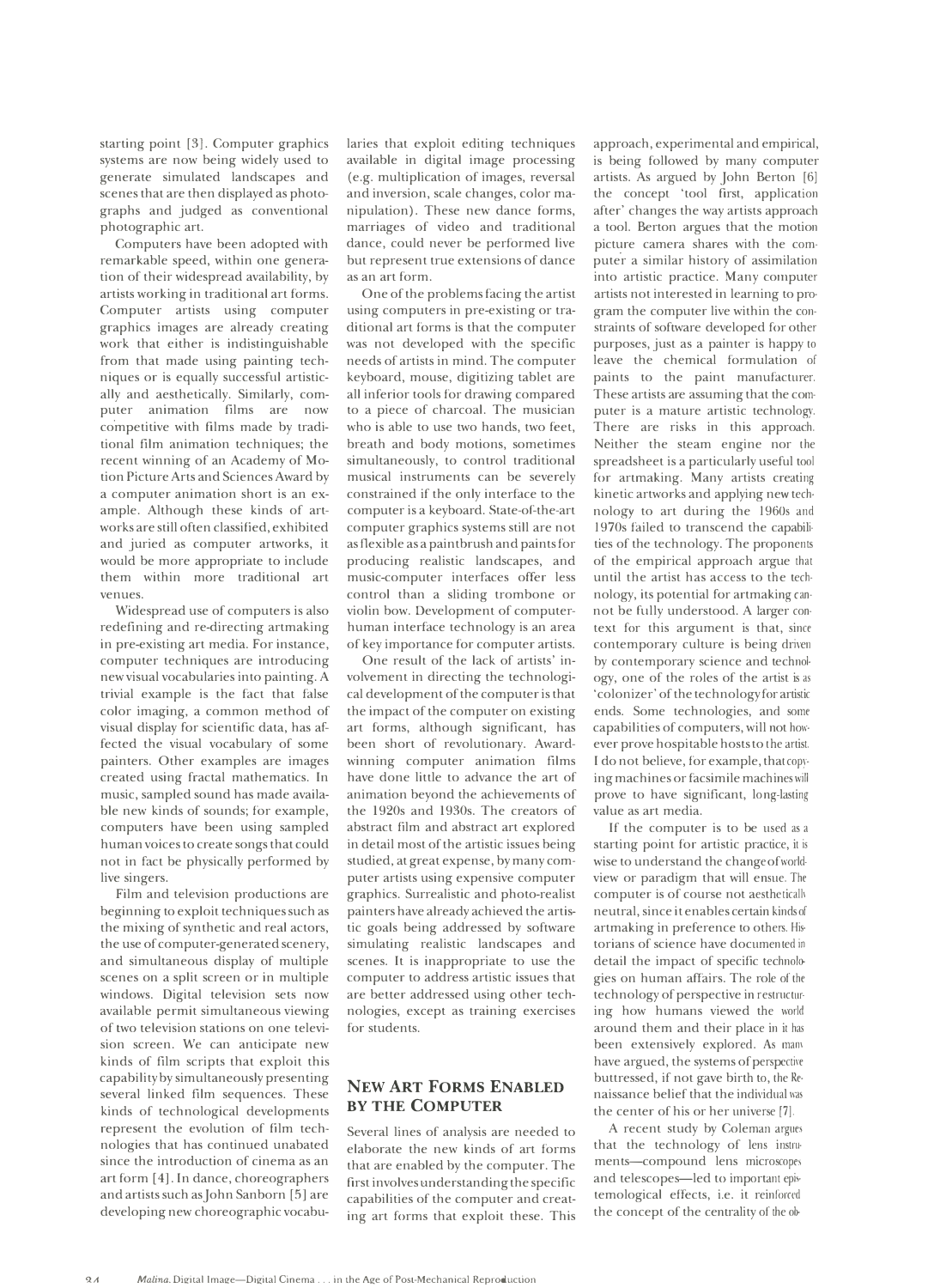server and the precept that visual observation (of natural phenomena and/or controlled experiments) was essential to scientific inquiry. These ideas underlay the philosophical ideas of the seventeenth-century Rationalist philosophers such as Descartes, Spinoza and Leibnitz.

There is a growing literature discussing the way the computer is becoming a new metaphor for explanations of physical and human phenomena. Sally Prior [8] has discussed the feminist analysis that questions the way in which the development of the computer is driven in the male-dominated computer industry; the dominance of war games in the computer-game industry is an obvious observation. Current metaphors based on the computer tend to connect to earlier metaphors of mind/body duality, rather than to emphasize the more holistic-and equally appropriate-metaphors of general systems theory.

Roy Ascott has discussed extensively how the use of computers and telematics system may change art practice. As he points out:

There is no doubt though that telemalic networks and computer systems, used merely as tools of production, will certainly and very effectively promote sterility and alienation in the culture ... The principles of Socrates-critical reflection, personal development and sustained inquiry-must not be undermined in this new technological environment by the principles of Cato, which estimated everything by what it produced.

He cites for instance that

the primary effect of creative interaction within computer networks is to render obsolete the distinction in absolute terms between the artist and viewer as producer and consumer, respectively [9].

Such an impact is of course incompatible with the whole foundation of the current commercial art market. This theoretical context of art made using the computer was well understood by the early pioneers of computer an. As early as 1968, Marc Adrian noted, "If in today's dealing in computer graphics the 'artist' is asked to sign a limited edition, then surely that is a concession to worn out conventions from which we will surely depart before too long" [JO]. Yet a review of most of the art in computer art shows and computer graphics shows indicated that this 'convention' is still in force.

# **THE COMPUTER AS A TECHNOLOGY RESPONDING TO AN EXISTING DISCURSIVE PRACTICE**

An alternative analysis views the computer as a solution to pre-existing artistic ideas that could not be fully realized using prior technologies. The archeological method of French philosopher Michel Foucault, for instance, views the history of new technologies as beginning with the development of discursive desire and social imperatives. The development of a specific technology is then a response to this desire. One of Foucault's concerns was a critique of traditional historical ideas about inventions and beginnings:

Archeology is not in search of inventions; and it remains unmoved at the moment (a very moving one, I admit) when for the first time someone was sure of some truth; it does not try to restore the light of those joyful mornings. But neither is it concerned with the average phenomena of opinion, with the dull grey of what everyone at a particular period might repeat. What it seeks .. . is not to draw up a list of founding saints; it is to uncover the regularity of a discursive practice [11].

Following Foucault, we need to shift from the context of current computer artmaking to the context of a larger regular discursive practice for which the computer is the desired object. One break in the discursive language of art occurred with the Constructivists early in this century. In 1966, Marshall McLuhan looking back at that period made the assessment, "The achievement of Constructivism was the abandonment of pictorial illusion in favor of multi-faceted and multi-dimensional art and can be seen as the rediscovery, after centuries of visual space and three dimensional pictorial space, of the whole human sensorium" [12]. The beginnings of practical technologies that allow the whole human sensorium to be addressed are now evident in multimedia and hypermedia workstations, virtual reality systems and technologies that allow direct connections to the human nervous system [13]. Included in this discursive practice are the longstanding artistic goals to create synaesthetic art forms that connect visual and sound art forms. There have been repeated experiments during the past 100 years to create various kinds of light organs, which can now be seen as

precursors to multi-media computer works.

Within and preceding the Constructivist agenda is the long-standing search for prescriptive approaches to artmaking, a discourse that ranges from the Pythagorean school in early Greece to ongoing attempts to connect art and mathematics. These connections between art and mathematics are in a real sense fully realizable through the use of the computer. One example is the current applications of fractal mathematics for image making; there are numerous artists who have sought to create artworks that in some sense are examples of visual and experimental mathematics [14]. Max Bill made the following statement that makes this direction visible:

I am of the opinion that it is possible to develop an art which is fundamentally based on a mathematical approach ... The primordial element of all visual art is geometry, the correla tion of the divisions on a plane or in space . . . The mathematical approach in contemporary art is not mathemat ics in itself and hardly makes any use of what is known as exact mathematics. It is primarily a use of processes of logical thought towards the plastic of rhythms and relationships [15].

In recent years there have been a number of fertile areas of research, including the algorithmic aesthetics of, for example, James Gips and George Stiny, the generative aesthetics of Mihai

adin or of Herbert Franke, and the current work in shape grammars by Ray Lauzzana and by Russell and Joan Kirsch. These research directions can be viewed as contained in a larger discursive practice that seeks to develop artificial intelligence, more recently extended to the general study and development of artificial life (the synthesis and simulation of living systems). The scientific study of artificial life has recently been the topic of two workshops at the Santa Fe Institute of New Mexico [16]; these workshops have made explicit the importance of this new science to the art of the future.

Christopher Langton defines 'Artificial Life' as

the study of man-made systems that exhibit behaviors characteristic of natural living systems. It complements the traditional biological sciences concerned with the analysis of living organisms by attempting to synthesize life-like behaviors within computers and other artificial media. By extend ing the empirical foundation upon which biology is based beyond the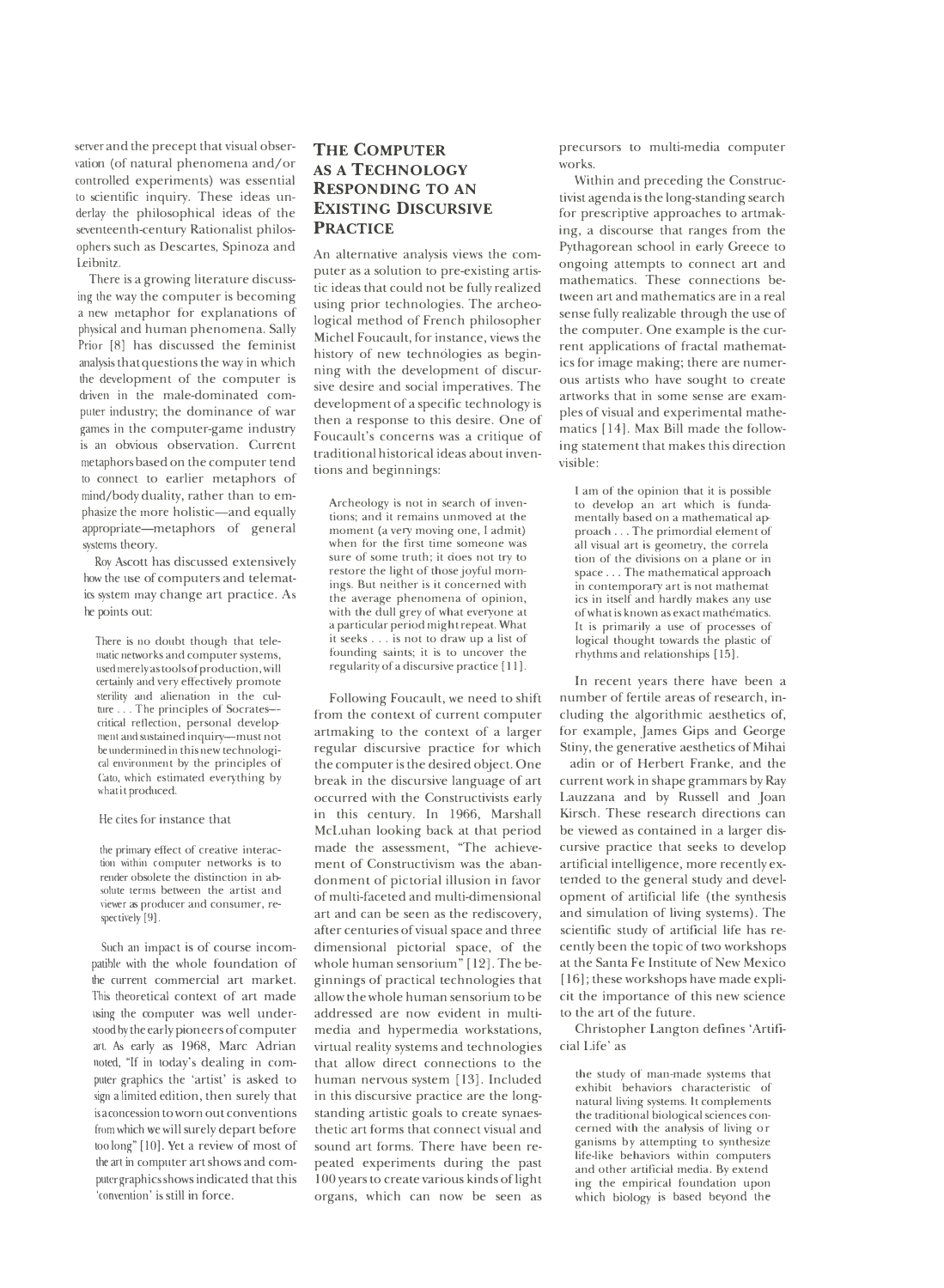carbon-chain life that has evolved on earth, artificial life can contribute to theoretical biology by locating life-aswe-know-it within the larger picture of life-as-it-could-be [17].

This agenda, locating art-as-weknow-it within the larger picture of artas-it-could-be, is of course the agenda of the art 'avant-garde' in every period; the computer artist, working the agenda of the new field of artificial life, is defining the new art avant-garde (as the term has been applied in this century).

We can then identify one of the specific goals of the computer artist as that of developing an artistic or creative Other, an artistic Other that in tum elicits an aesthetic experience in the artist; the computer artist of the future will 'seek ways to break the perceived alienation of the individual in contemporary society and to create new connections to society and the surrounding world. The computer is a technology that responds to this need and to the discursive practice arising from it. Quoting Foucault again,

I understand by the term 'apparatus' a sort of-shall we say-formation which has as its major function at a given historical moment of responding to an urgent need. The apparatus thus has a dominant strategic function ... The apparatus is thus always inscribed in a play of power, but is always linked to certain coordinates of knowledge which issue from it but, to an equal degree, condition it. This is what the apparatus consists in: strategies of relations of forces supporting, and supported by, types of knowledge [ 18].

#### **TECHNOLOGY**

There are a number of attributes that could allow the computer to become a *creative art-making machine* rather than merely a significant artmaking tool. These attributes include the ability to have an in-built learning capability; the ability to connect to other computers or to people over short and large distances using various types of telecommunications technologies; the ability to collect information from the environment and to issue information through several sensory modes, many of them not directly available to the existing human senses; the ability to be used in real-time interactive display with humans or other devices; and the ability to create synaesthetic works.

These attributes can jn tum be viewed as the areas of key technological development that will allow the computer, as a component of an artificial life form, to carry out its own evolution and, through this intermediary, the evolution of the human organism. The technologies can be grouped into three areas, according to purpose. The first purpose is its use to extend or expand our information collecting systems; that is, our senses. Thus telescopes and microscopes and other light-collecting technologies extend the capability of our eyes to scales that our eyes cannot by themselves reach. These technologies also extend our visual range to include wavelengths of light to which our eyes are not sensitive. The telephone and other sound-collecting technologies allow us to extend the geographic and wavelength range of our hearing; the development of computer networks has been in response to this need to extend the sensory apparatus. An important impact of the extension of the computer through computer networks is to give credence to the concept of 'mind at large'. As argued by Gregory Bateson, the human plus the computer plus the environment can be viewed as constituting a thinking system, which today can be considered planetary in dimension. The current awareness of global environmental issues is one consequence of this perspective. Telecommunications artists, such as Eric Gidney, Carl Loeffler and Roy Ascott, then seek to create new kinds of artworks appropriate to this extended human organism.

Visualization tools---that is, computergraphics tools-make up one of the most developed areas of computer technologies and are the fundamental technology usable to convert this expanded sensorium to a form that the human being can access. Virtual reality systems represent a major advance in providing new visualization environments. The development of new ways of connecting the environment directly to the human nervous system, bypassing the existing human senses, is one of the most important long-range agendas in this field; examples of artists working in this area are Stellarc, who has been working with a large variety of biomedical technologies, and composer David Rosenboom, who has been developing a direct musical interface to the composer's brain.

The second kind of purpose for technology is to amplify innate capabilities and functions. Thus storage devices, from books to photography to computer disks, allow us to increase both the size of our memory and the timescales over which information is collected. Machines extend the range and power of our limbs and our capability for locomotion and mechanical action. The development of robotic technologies and cybernetics is important for achieving future artistic goals; when viewed as an artistic Other, the computer needs to become mobile. Computer artists are working in a number of areas for this agenda. Australian dancer and computer scientist Don Herbison-Evans has for a number of years been developing basic software for computer choreology. Artist Margo Apostolos has been working with advanced robots in performance and artistic contexts. Workers in artificial life such as Randall Beer have been developing artificial insects, such as miniature robots capable of maneuvering around computer circuit boards to carry out circuit repairs. Artist Vernon Reed has been for some years creating cybernetic jewelry that can be viewed as a pre-cursor to cybernetic art insects.

The third kind of purpose for technology is to create artifacts—that is, to change our environment by creating objects, events or processes that in turn affect us. The technologies of art are used to create artifacts that affect our emotions and how we understand the world around us. The ability of computers to create interactions between the artist and the artwork situates the new artworks in a non-traditional format. Such formats would include the interactive environments of Myron Krueger, the interactive novels of Judy Malloy, and the global performance and interactive works such as *La Plissure du Texte* that were set up by Roy Ascott. It is very unlikely that the context of the commercial art market place, the gallery or the muse um will be appropriate venues for this kind of art. These institutions derive from the needs of a prior, and exhausted, discursive practice. The computer artist is, by necessity, creating new exhibiting and displaying contexts and institutions appropriate to the new discursive practice. Paul Brown notes, "It is my opinion that practitioners should not waste their time trying to convince the arts mainstream of the value of their work. Our involvement in SIGGRAPH (1990 will mark the 10th anniversary of the SIGGRAPH An Show), Ars Electronica, FISEA and other events constitutes the evolution of an international and interdisciplinary *Salon des Refuses"* [19].

The educational structure also needs to be responsive to the needs of the new discursive practice. A number of at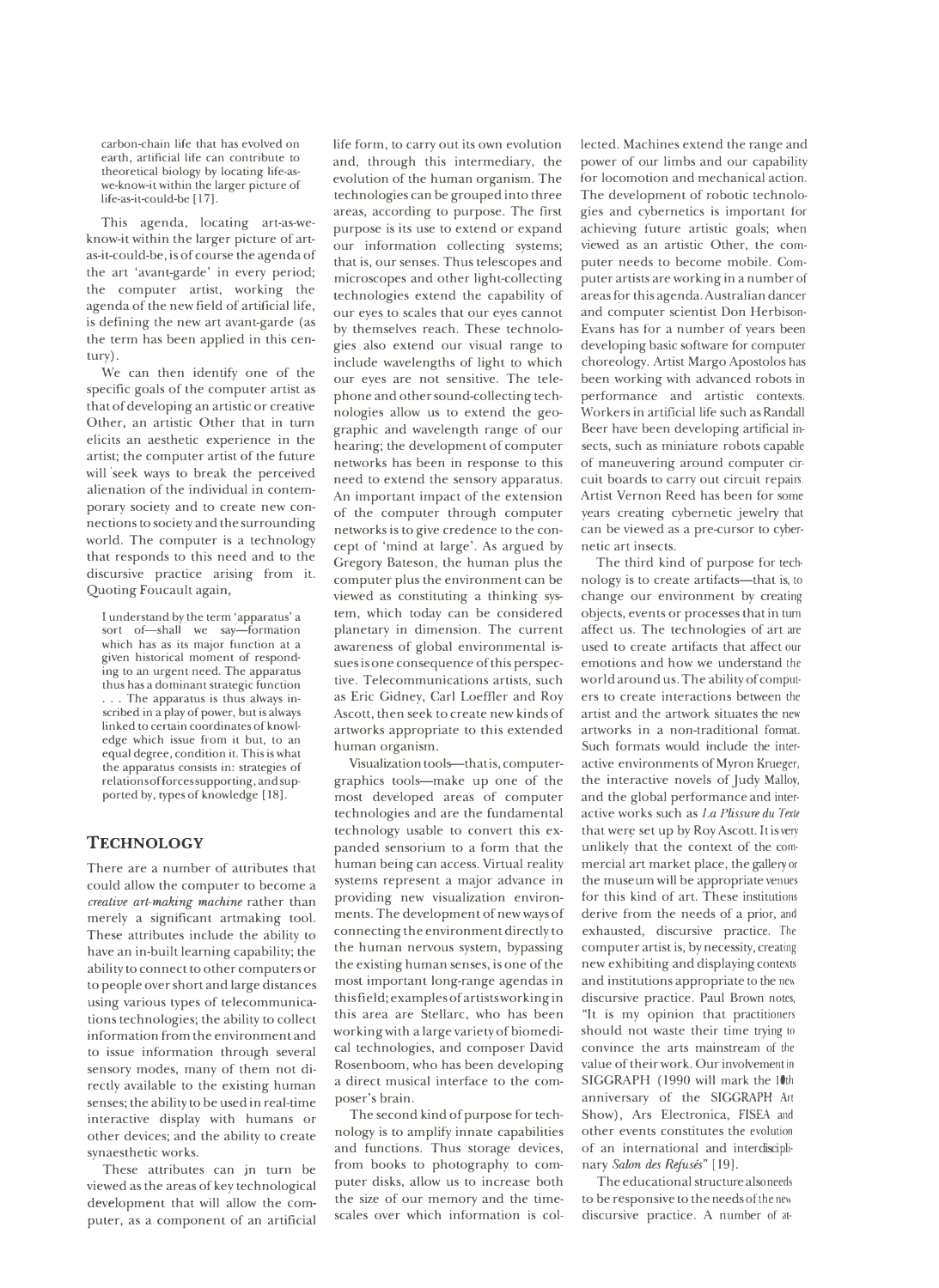tempts have been made to outline these new educational approaches, including Roy Ascott's call for a new Art Academy and Jurgen Claus's vision of an Electronic Bauhaus. Manfred Eisenbeis' New Art School in Cologne and the UNESCO programs to define new supporting structures for the arts in an electronic culture are promising signs that these institutions are indeed taking shape [20).

#### **POST-MECHANICAL REPRODUCTION**

The remaining question is that of *reproduction.* There are a large number of technological inventions that have allowed the produc tion of mechanical copies from an original. The goal of mechanical reproduction is to produce copies that are indistinguishable from the original in as many ways as possible. In the case of many technologies, the goal of mechanical reproduction was embedded in a larger goal of representation. Thus Louis Daguerre stated, "In conclusion the *Daguerreotype.* is not merely an instrument which serves to draw Nature; on the contrary it is a chemical and physical process which gives her the power to reproduce herself" [21]. The printing press, photography, xer ography, telefacsimile, telerision, video, all allow the making of mechanical copies.

A different kind of reproduction is made possible by software-this is what l will call post-mechanical reproduction (although a more descriptive term such as 'generative reproduction' is needed). The goal of post mechanical reproduction is to make copies that are as dif<sup>f</sup> erent as possible from each other, but constrained by a set of initial mies. The prototypical type of postmechanical reproduction is of course sexual and biological reproduction.

As noted by Marc Adrian, the reproductive capability of computers to produce copies of work is very different from that of photography. 'The social consequences of the computer used in an artistic context lie rather in the fact that with each basic program, if it contains more than a minimum of aleatoric moments, a practically inexhaustible number of dissimilar realisations is posible" [22].

The computer is not just a useful.tool for mechanical reproduction; rather it 1Sthe first tool available to the artist that IS ideallv suited for post-mechanical, or generative, reproduction. Artist Roman Verostko, in a recent *Leonardo* article, makes a compelling case that the art software should be viewed as genotype. He states

This new artistic process, while hardly the same, is remarkably analogous to the biological process of epigenesis. The software . . . may be viewed as a genotype, because it is a code for how to make work. The software can make a family of works, each work being unique (one of a kind, yet familiar). The potential for crossing families of different artists opens the possibility of hybridization of form and eventually of a genealogy of form (23].

I believe that this argument is compelling and that we are seeing the birth of a new aesthetics appropriate to the new art forms. This aesthetic theory will require not only that we evaluate individual artworks, but also that we assess the art subject's ability to produce families of aesthetically interesting outputs, whether objects, events or processes, which are as different as possible from each other within the constraints of the software created by the artists. Not only is the software the art, but the behavior of that software constitutes the work of art in the age of post-mechanical reproduction.

#### **AFTERTHOUGHTS**

It is necessary to review the larger context and the desirability of creating artificial life forms. Paul Brown states:

A tightly coupled man-machine symbiosis should lead to a close creative collaboration between man and machine. Eventually it's likely that we will see pure machine art-the product of what is essentially an alien intelligence-for the first time in human history. The potentials offered by interaction with these artificial and, once they pursue an independent evolutionary path, alien intelligences, will open up exciting new potentials for the creative artist (24].

As elaborated by Frank Dietrich,

Previously, we had created art objects in which, by reflecting on them, we found echoes of ourselves. Now we are creating another subject, the Other that is not a mechanical contraption, such as in kinetic art, but a dynamic, autonomous entity capable of producing and understanding symbols-a machine capable of communication. This Other is really another subject which we cannot presume to be similar to us even though it can simulate a similarity that can make it indistinguishable from us. This Other manifests itself in a material.physicality that is not our flesh, and it possesses a mind that is not our mind (25].

One vision of this future is provided by cyberpunk author William Gibson in his descriptions of worlds connected by computer networks and populated by bionic humans and artificial intelligences. Gibson is reported to have been surprised by those who found his vision not uncomfortable: "It never occurred to me that it would be possible for anyone to read these books and ignore the levels of irony" [26).

To quote Paul Brown, discussing the problems facing our planet,

Donald Michie has suggested that these problems are too complex for humans to understand and solve, and that our only hope is to develop artificial intelligence systems that can grasp the totality of the problem and so suggest viable paths of action. A dilemma here is that in order to create that technology, we need a level of industrialization that will, in the short term, increase pollution; by committing ourselves to this particular solution we also guarantee its need [27].

It is surely one of the roles of the artist to question not only the discursive practice leading to the need for the computer, but also the epistemological consequences of accepting the technology. There is need to make evident the nature of the underlying discursive practice, determine its desirability, and ensure that appropriate technologies are used. As noted by Sally Prior, in her presentation in Adelaide, we need to understand whether the discursive practice also leads to a technology for artificial compassion.

#### **Acknowledgments**

This paper is based on a talk given during the Adelaide Festival at the Center for Experimental Art, March 1990. The talk was given at a panel session organized by Virginia Barratt of the Australian Network for Art and Technology. The panel was titled "The Work of Art in the Age of Post-Mechanical Reproduction". Barratt chose this title **not only in ironic reference** to **the phrase coined**  by **Walter Benjamin, but as a satirical comment on**  the other panels at the festival-panels that dealt at great length with currently fashionable French philosophers. The other panelists were Sally Prior and Paul Brown. This final version of this paper is strongly influenced by their presentations at the panel.

#### **References and Notes**

I. Herbert W. Franke, *Computer Graphics-Computer Art* (London: Phaidon, 1971) p. 122. Franke pointed out that intellectual property rights for computer art will need to be protected by copy**rights similar to those used for music and literature.** 

2. Roger F. Malina, "Computer Art in the Context of the Journal *Leonardo", Leonardo* Supplemental Issue *Computer Art in Context* ( 1989) p. 67.

3. John Pearson, "The Computer: Liberator or Jailer of the Creative Spirit", *Leonardo* Supplemental Issue *Electronic Art* (1988) p. 73.

4. See John Andrew Berton, Jr., "Film Theory for